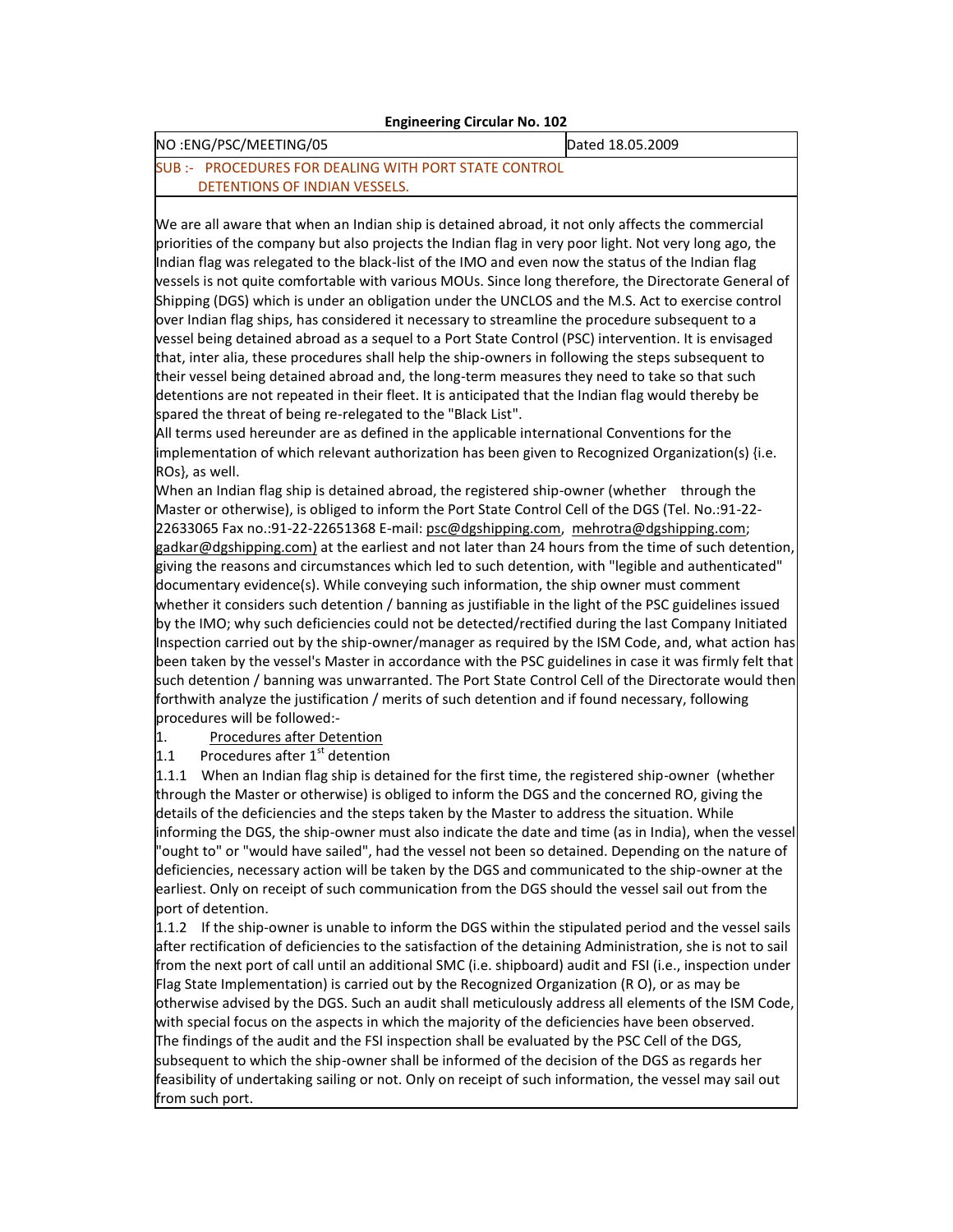## 1.2 Procedures after 2<sup>nd</sup> Detention

1.2.1 When an Indian flag ship is detained the second time within two years (as from the date of second detention counting backwards), the case shall be brought to the notice of the PSC Cell of the DGS by the registered ship-owner (through the Master or otherwise). The PSC Cell hall bring this to the notice of the Director-General of Shipping, and, irrespective of the detaining authority / MOU, the following surveys must be carried out, before the vessel sails from such port of detention :-

1.2.2 If the date of the detention falls within the (plus or minus) 3 - month's window period for the annual survey(s) pertaining to the Convention(s) / Code(s) on which deficiencies have been observed, such surveys must be completed, before the ship sails from such port of detention. An additional copy of the report of such surveys is to be communicated by the RO to the PSC Cell of the DGS immediately, as soon as such surveys are completed.

1.2.3 If the date of the detention falls within the entire stipulated window period for the periodical / intermediate(s) pertaining to the Convention(s) / Code(s) on which deficiencies have been observed, such surveys must be completed, before the ship sails from such port of detention. An additional copy of the report of such surveys is to be communicated by the RO to the PSC Cell of the DGS immediately, as soon as such surveys are completed.

1.2.4 If the date of the detention does not fall within any window period, after clearing the PSC deficiencies the vessel is to be put up for general examination, by Surveyor(s) as may be decided by the DGS, and in the presence of the ship-owner's competent representative. Such Surveyor(s), by using their professional judgment shall decide whether additional in-depth surveys are required or not. In cases where the Surveyor(s) deems that a more in-depth survey is needed, the same shall be carried out with the concurrence of the DGS, before the ship sails from the port of detention, the scope / extent of such surveys being as required for "annual surveys".

1.2.5 If during the surveys carried out above, it becomes apparent to the DGS / RO that the Safety Management System(SMS) on board is not properly implemented, the following actions shall be taken :-

1.2.5.1 Depending on the nature of deficiencies, DGS may depute a Flag State Surveyor / auditor, in addition to the RO.

1.2.5.2 If only the RO is carrying out the survey, the attending surveyor shall inform its Head Office of the findings. In case the RO's Head Office, having assessed the findings, deems that an additional audit is necessary, it shall notify the DGS and proceed as soon as possible to conduct the additional audit of the SMS on board and inform the Directorate of the results, immediately. The DGS is also to be notified even if the RO does not consider it necessary to have an additional audit carried out. In either case the RO may justify its conclusions, while notifying the DGS.

1.3 Procedures after  $3^{rd}$  or more Detentions :-

1.3.1 When an Indian flag ship is detained for the third time or more, within two years (as from the date of the last detention counting backwards) irrespective of the detaining authority / MOU, the PSC Cell of the DGS is to be notified forthwith by the registered ship-owner. The PSC Cell shall then communicate this to the Director-General and further necessary action will follow as may be decided on by the Director-General of Shipping, based on the merits of the case.

Under no circumstances the vessel should sail from the port of detention, unless the ship-owner or the Master of the vessel, received a formal communication to such effect from the DGS.

2. Procedures for Banned Ships

When an Indian flag ship is banned by a certain MOU, the following procedure is required to be followed, provided the DGS considers such banning to be justifiable :-

 $2.1$  All Survey(s) to the extent of renewal surveys shall be carried out, in the areas in which serious deficiencies have been observed.

2.2 An additional audit of the company's shore based operations (i.e. DOC), as applicable for the relevant ship-type, shall be carried out by the Flag State auditors. The audit shall address all elements of the ISM Code and, particularly the extent of its effective implementation.

2.3 Flag State & R.O. shall carry out an additional SMC (shipboard) audit.

2.4 Findings of such surveys and audits and decision taken thereon by the DGS, shall be